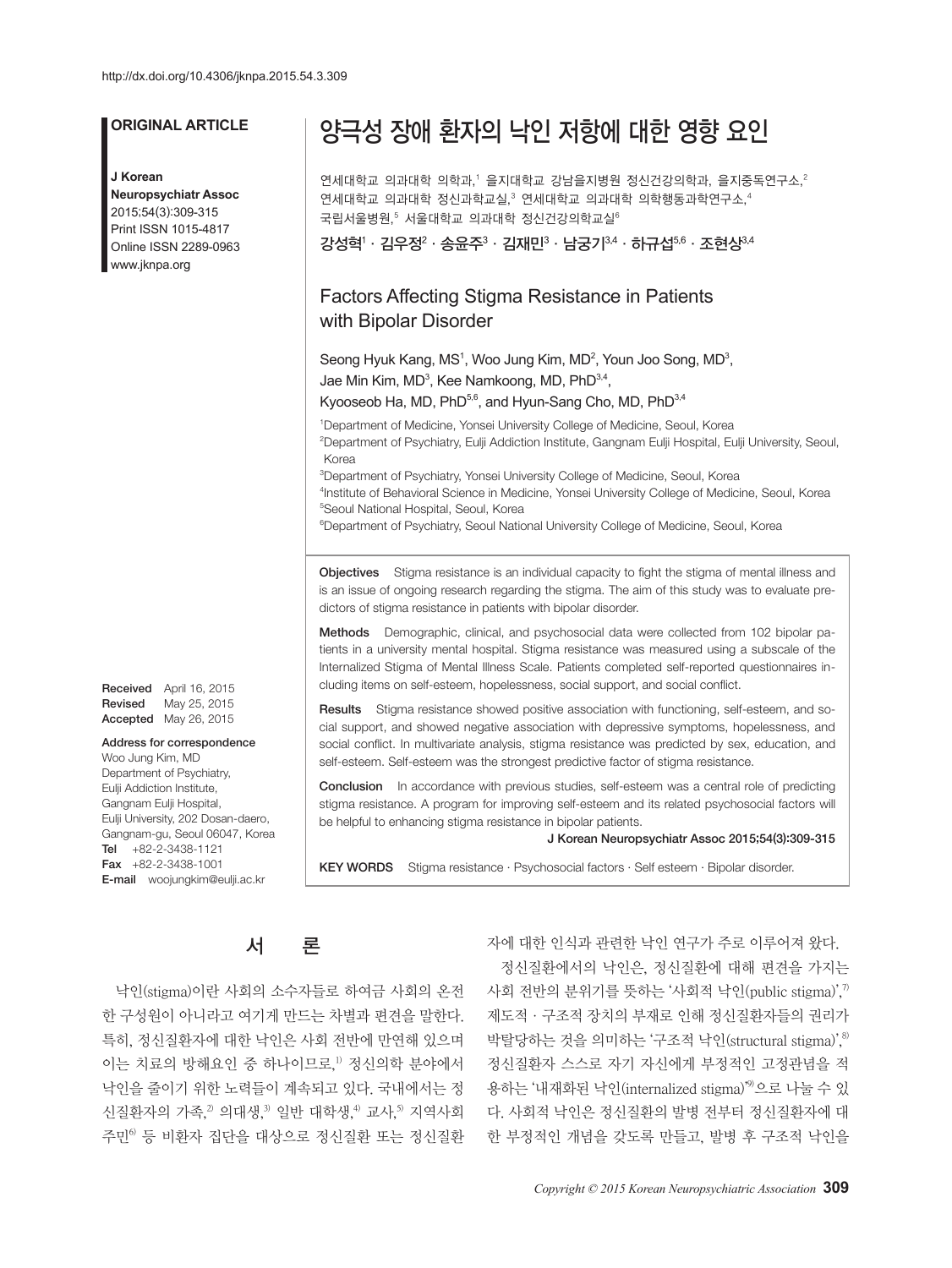경험하여 사회적·구조적 낙인이 내면화됨으로써 내재화된 낙인이 형성되는데, 이는 정신질환자의 사회적 위축과 부적 응을 야기하므로 다시 사회적 낙인을 조장하게 되는 악순환 이 이루어진다. 10,11) 내재화된 낙인은 이러한 과정 가운데 개 인의 여러 심리사회적 요인들과 관계를 가지게 된다. 12) 한편, 외국의 선행연구들을 통해, 내재화된 낙인이 양극성 장애에 서 사회적 · 여가적 기능<sup>13)</sup>이나 삶의 질<sup>14)</sup>뿐만 아니라, 간접 적으로 질환의 발생과 경과에까지 영향을 끼치는 것으로 알 려졌다. 15,16)

'낙인 저항(stigma resistance)'이란, 환자 스스로 낙인에 맞 서 싸울 수 있는 저력을 의미한다. 17) 높은 낙인 저항을 가진 환자는 낙인을 경험하는 상황에 놓였을 때, 더 적극적으로 편 견과 차별을 반박하고 배척할 수 있으며, 부정적인 이미지가 자신에게 해당되지 않는다고 생각하여 낙인에 고통 받지 않 을 수 있다. 18) 만성 정신질환에서 동일 질환을 진단받았음에 도 경과나 예후가 여러 요인에 의해 달라지는 것을 볼 수 있 는데, 낙인 저항 역시 내재화된 낙인과 유사한 방식으로15,16) 질환의 경과나 예후에 영향을 줄 수 있을 것으로 보인다. 하 지만, 최근까지 정신질환에서의 낙인 저항에 대한 연구는 대 부분 조현병17,19) 환자 위주로 이루어져 왔다.

이에 본 연구는 대표적 만성 정신질환 중 하나인 양극성 장애로 진단받은 환자들을 대상으로 다양한 인구학적·임상 적·심리사회적 요인들에 대해 조사하여, 여러 변수 중 낙인 저항을 예측하는 요인을 알아보고자 하였다.

# 방 법

# 대 상

본 연구는 2010년에서 2011년까지 연세대학교 세브란스 정신건강병원에서 치료받은 만 18세부터 60세까지의 제1형 양극성 장애 환자 102명을 대상으로 하였다. 환자들은 구조 화된 면담도구인 Mini-International Neuropsychiatric Interview<sup>20)</sup>에 의해 DSM-IV-TR<sup>21)</sup> 진단기준에 따라 진단되었 다. 정신지체, 두부 손상을 포함한 기질성 뇌질환, 혹은 기타 유의한 신경학적·내과적 질환이 있는 경우 연구 대상에서 배제되었다. 연구 대상 102명 중 26명(25.5%)은 증상이 안정 된 외래 환자였으며, 나머지 76명(74.5%)은 증상이 호전되어 퇴원을 앞두고 있는 입원 환자였다. 외래 및 입원환자 간에 는 인구학적 요인과 증상의 심각도를 비롯한 임상적 요인의 유의한 차이가 없었으며, 전체 양극성 장애 환자의 인구학 적·임상적 특성들을 표 1에 제시하였다.

대상자의 인구학적 자료를 수집하는 것 외에, 현재 증상의 심각도 및 유병기간, 발병연령, 자의입원 여부와 같은 임상 적 변인들을 정신과적 면담 및 의무기록을 통해 조사하였다. 그 외 낙인 저항을 포함한 다양한 심리사회적 변인들을 자가 보고식 설문척도를 통해 대상자로부터 수집하였다. 본 연구 는 세브란스정신건강병원 연구심의위원회의 승인을 받았으 며, 자료 수집에 앞서 각 연구 대상자들에게 본 연구에 대해 설명을 한 후 서면동의를 받고 시행하였다.

### 자료 수집 및 도구

# 낙인 저항과 정신질환의 내재화된 낙인 척도(Internalized Stigma of Mental Illness Scale)

낙인 저항을 측정하기 위하여 Internalized Stigma of Mental Illness Scale(이하 ISMI) 22,23) 의 '낙인 저항' 소척도를 사용 하였다. ISMI는 Likert식 4점 척도 29문항(29~116점)으로 구성되어 있으며, '내재화된 낙인에 영향을 받지 않고 저항 하는 정도'를 평가하는 '낙인 저항' 소척도(5~20점)를 포함한 총 5개의 소척도로 이루어진다. 본 연구에서는 한국어로 번 역되어 그 타당도와 신뢰도가 검증된 한국판 ISMI(이하 K-ISMI) 24) 를 사용하였다. K-ISMI의 '낙인 저항' 소척도는 다 음의 5개 문항을 포함한다. 24) : "12. 정신질환자는 결혼하면 안 된다", "17. 사람들은 정신질환자라는 이유로 나를 보호 하려 들거나 어린 아이 취급을 한다", "22. 내 가족이나 친구

| Table 1. Demographic and clinical characteristics of the patients |  |  |  |
|-------------------------------------------------------------------|--|--|--|
| with bipolar disorder                                             |  |  |  |

|                                 | Bipolar disorder $(n=102)$ , n $(\%)$ |
|---------------------------------|---------------------------------------|
| Female                          | 53(52.0)                              |
| Married                         | 53(52.0)                              |
| Living with others              | 96 (94.1)                             |
| Employed                        | 64(62.7)                              |
| More than 2 hospitalizations    | 40 (39.2)                             |
| Involuntary hospitalizations    | 91 (89.2)                             |
|                                 | Mean (SD)                             |
| Age (years)                     | 35.65 (10.32)                         |
| Education (years)               | 13.94(2.34)                           |
| Duration of illness (months)    | 103.80 (98.57)                        |
| Onset age of illness (years)    | 28.62(9.27)                           |
| Duration of hospitalization(s)/ | 0.12(0.19)                            |
| duration of illness             |                                       |
| <b>BPRS</b>                     | 5.85(5.95)                            |
| <b>YMRS</b>                     | 4.66(6.94)                            |
| <b>MADRS</b>                    | 3.90(4.68)                            |
| GAF                             | 66.46 (15.41)                         |
| <b>SUMD</b>                     | 5.78 (2.95)                           |

BPRS : Brief Psychiatric Rating Scale, YMRS : Young Mania Rating Scale, MADRS : Montgomery-Åsberg Depression Rating Scale, GAF : Global Assessment of Functioning Scale, SUMD : Scale to assess Unawareness of Mental Disorder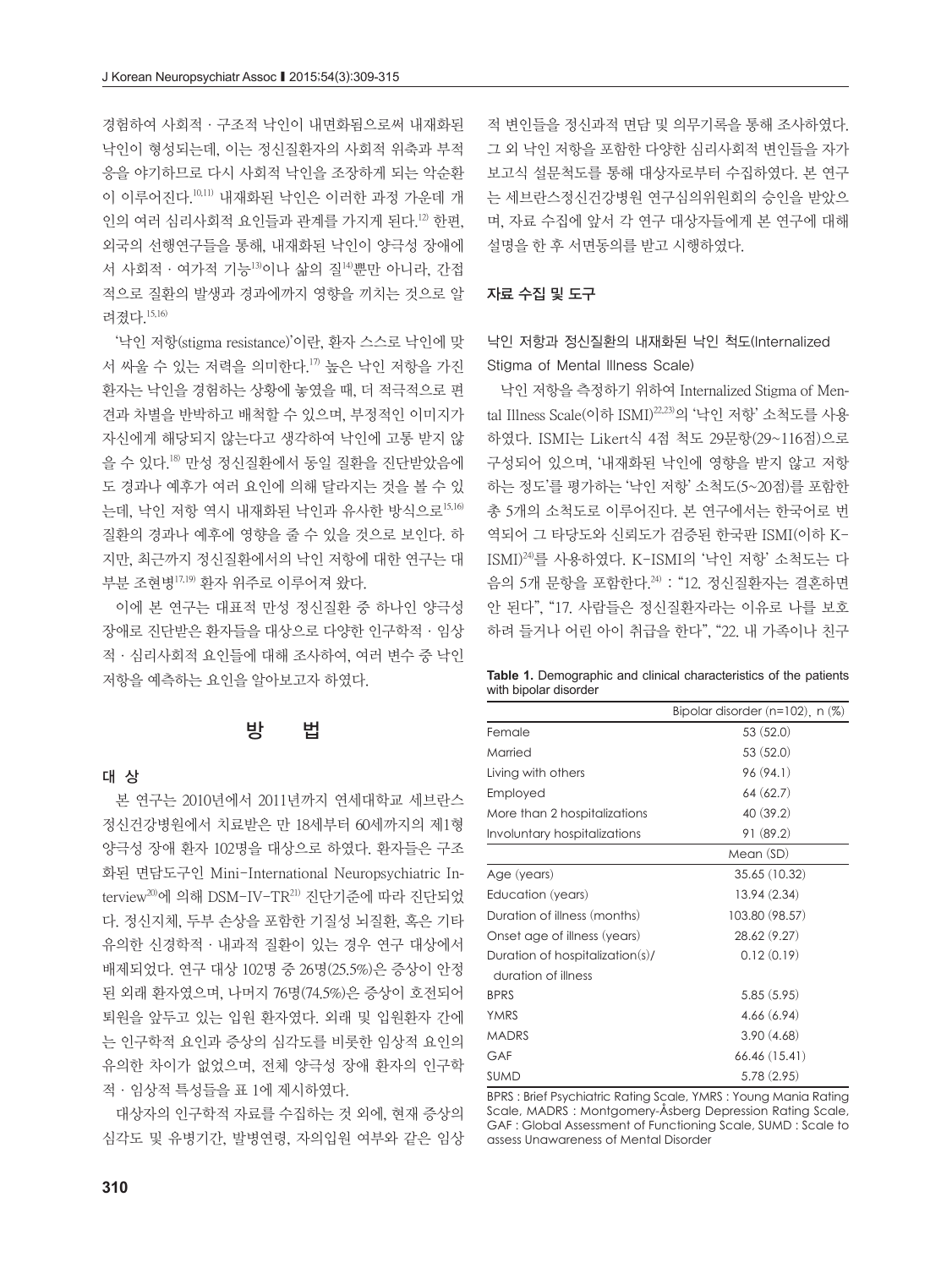가 나 때문에 난처해하지 않도록 항상 사람들과 같이 있는 자리를 피한다", "27. 정신질환이 있지만 멋진 인생을 살 수 있다", "28. 정신질환을 가지고 있어도 사회에 큰 기여를 할 수 있다".

K-ISMI의 나머지 4개의 소척도는, 사회 구성원으로서의 손상된 정체감을 평가하는 '소외(Alienation)', 타인이 자신을 얼마나 차별한다고 느끼는지 평가하는 '차별경험(Discrimination experience)', 정신질환자에 대한 보편적 고정관념에 동의하는 정도를 평가하는 '고정관념 인정(Stereotype endorsement)' 및 사회적 위축 정도를 평가하는 '사회적 위축(Social withdrawal)'이 있다. 본 연구에서 K-ISMI 전체 문항의 내적 합치도(Cronbach's α)는 신뢰도계수 0.93이었다.

### 병식, 증상의 심각도, 기능

연구 대상자의 병식을 측정하기 위해 Scale to assess Unawareness of Mental Disorder(이하 SUMD)의 1번 항목(현 재 정신장애가 있다는 자각)을 사용하였다.<sup>25,26)</sup> 이는 Likert 5 점 척도(1~5점)로 이루어져 있으며 점수가 높을수록 병식이 낮다는 것을 의미한다.

증상의 심각도를 측정하기 위해, 전반적 정신병리에 대해 서는 Brief Psychiatric Rating Scale(이하 BPRS), 27) 조증 및 우울 증상을 측정하기 위해 각각 Young Mania Rating Scale (이하 YMRS),<sup>28)</sup> Montgomery-Åsberg Depression Rating Scale(이하 MADRS) 29) 을 사용하였다.

사회적·직업적 기능을 평가하기 위해 Global Assessment of Functioning Scale(이하 GAF) 21) 을 사용하였다.

### 자아존중감과 무망감

자아존중감을 측정하기 위하여 Rosenberg Self-Esteem Scale(이하 RSES)30,31)을 사용하였다. 이 척도는 자기가치나 자기수용에 대한 일반적 느낌을 평가하는 10개의 문항으로 되어있고, Likert식 4점 척도(10~40점)이다. 점수가 높을수 록 자아존중감이 높음을 의미한다.

무망감(hopelessness)을 측정하기 위하여 Beck Hopelessness Scale(이하 BHS)32을 사용하였다. 이 척도는 자신의 미 래에 대한 부정적·비관적 생각을 평가하는 20개의 예/아니 오 문항으로 되어 있고(0~20점), 점수가 높을수록 무망감이 높음을 나타낸다.

#### 사회적 지지와 사회적 갈등

대상자가 느끼는 사회적 지지와 사회적 갈등의 수준을 측 정하기 위해 각각 Scale of Social Support(이하 SSS) 33) 와 Negative Social Interaction Scale(이하 NSIS) 34) 을 사용하였다.

SSS는 사회에서 제공받는 정서적·물질적 지지에 대해 대상 자가 느끼는 정도를, NSIS는 대상자가 경험하는 사회 구성 원과의 적대관계나 갈등 정도를 평가하는데, 점수가 높을수 록 각각 높은 지지와 갈등 수준을 경험한다고 느끼는 것을 의미한다. 본 연구에서 사용한 SSS는 5점 Likert 척도 6문항 으로 이루어져 있으며(6~30점), NSIS는 5점 Likert 척도 8문 항으로 구성되어 있다(8~40점). 35)

#### 통계분석

수집된 자료들은 SPSS version 21.0 for Windows(IBM Corp., Armonk, NY, USA)를 이용하여 분석하였다. 낙인 저 항의 정도와 임상적·심리사회적 변수 중 연속형 변수들 간 의 상관관계를 알아보기 위하여 Pearson 상관분석을 시행하 였고, 인구학적·임상적 변수 중 명목형 변수인 성별, 결혼 경험, 동거 상태, 직업 유무, 3회 이상의 정신과적 입원 및 동 의입원 여부 등에 따른 낙인 저항의 차이를 알아보기 위해 독립표본 t-검정을 시행하였다. 상관분석과 t-검정을 통해 낙인 저항과 통계적으로 유의한 관계를 나타내는 변수들을 도출하여, 해당 변수들을 인구학적, 인구학적·임상적, 인구 학적·임상적·심리사회적 변수 순으로 단계적으로 포함하 는 위계적 다중회귀분석(hierarchical multiple regression analysis)을 시행하였다. 이를 통해 각 변수들 중 양극성 장애 환자들의 낙인 저항을 예측하는 요인을 찾고자 하였다. 다중 회귀분석에 투입된 독립변수들 간의 다중공선성은 관찰되지 않았다.

# 결 과

### 낙인 저항과 인구학적·임상적·심리사회적 변수 간의 관계

낙인 저항 정도는 GAF, RSES, SSS와는 양의 상관관계를, MADRS, BHS, NSIS와는 음의 상관관계를 나타내었다(표 2). 연령, 교육연수는 낙인 저항과 각각 음의 상관관계 경향 성이 관찰되었고(연령, r=-0.180, p=0.070 ; 교육연수, r= -0.166, p=0.096), 그 외 유병기간, 발병연령, 입원기간/유병 기간, YMRS, BPRS, SUMD는 낙인 저항 정도와 유의한 상 관관계를 보이지 않았다.

독립표본 t-검정 결과, 직업이 있는 경우에서 없는 경우에 비해 낙인 저항 정도가 유의하게 높은 것으로 나타났다(유 직, 15.86±1.83 vs. 무직, 14.92±2.57 ; t=2.144, p=0.034). 그 외 성별, 결혼 경험, 동거 상태, 정신과적 입원 횟수(3회 미만 vs. 3회 이상), 입원형태(자의입원 vs. 동의입원)에 따른 각 군 간의 낙인 저항 정도에서는 통계적으로 유의한 차이가 관 찰되지 않았다.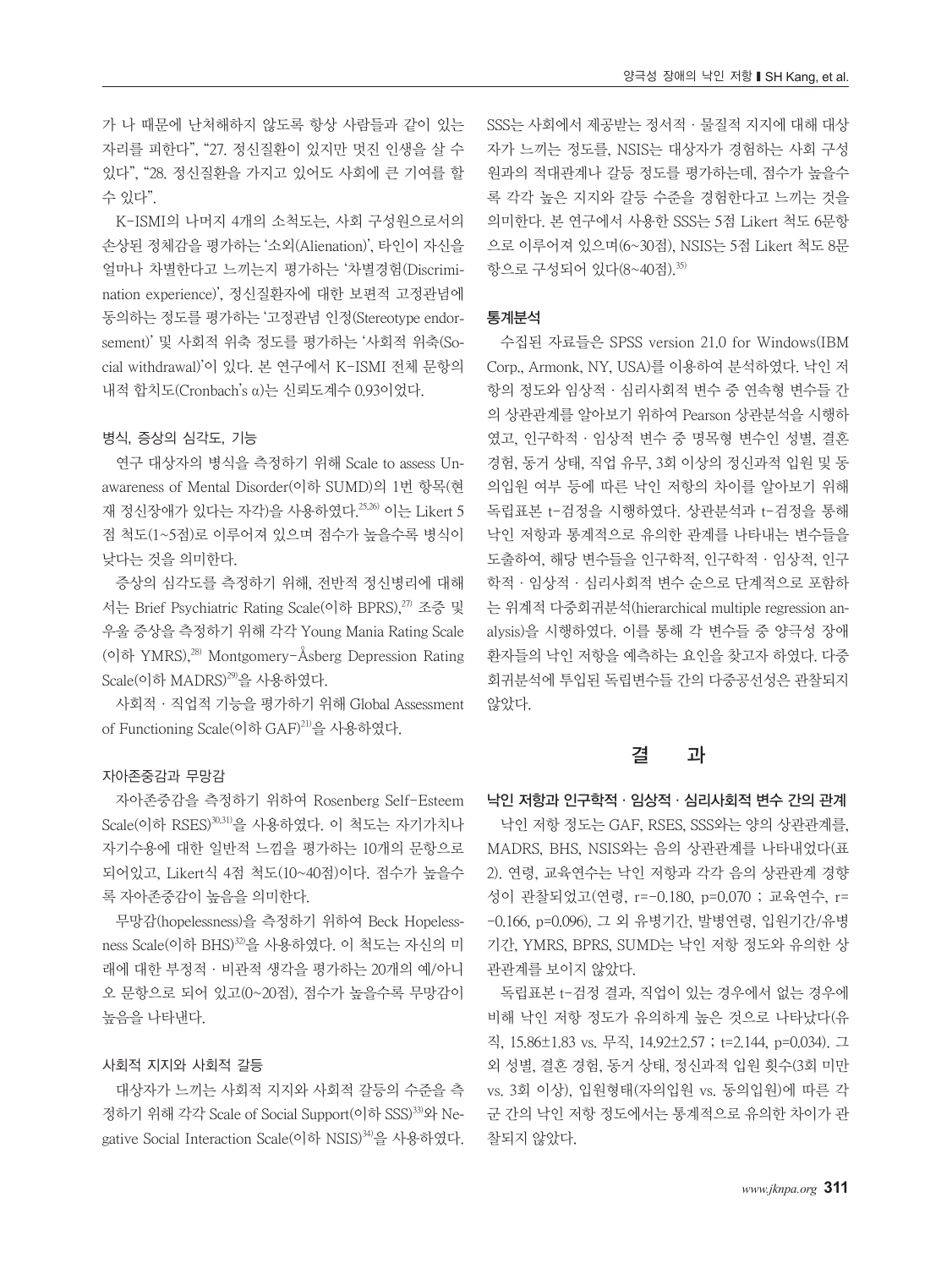| Table 2. Correlations coefficients between stigma resistance and other variables                                                                                                                                                                                                                                                                                                                                    |                       |                       |                         |                                                                                                                    |          |                      |                    |                   |                          |               |          |                       |               |                              |      |
|---------------------------------------------------------------------------------------------------------------------------------------------------------------------------------------------------------------------------------------------------------------------------------------------------------------------------------------------------------------------------------------------------------------------|-----------------------|-----------------------|-------------------------|--------------------------------------------------------------------------------------------------------------------|----------|----------------------|--------------------|-------------------|--------------------------|---------------|----------|-----------------------|---------------|------------------------------|------|
|                                                                                                                                                                                                                                                                                                                                                                                                                     | Ξ                     | $\widehat{\Omega}$    | $\widehat{\mathcal{C}}$ | E                                                                                                                  | $\odot$  | $\widehat{\circ}$    | E                  | $\widehat{\circ}$ | $\widehat{\mathfrak{G}}$ | $\frac{1}{2}$ | Ξ        | $\widehat{\Xi}$       | $\frac{3}{2}$ | $\left( \frac{4}{4} \right)$ | (15) |
| $(1)$ ISMI SR                                                                                                                                                                                                                                                                                                                                                                                                       |                       |                       |                         |                                                                                                                    |          |                      |                    |                   |                          |               |          |                       |               |                              |      |
| $(2)$ Age                                                                                                                                                                                                                                                                                                                                                                                                           | $-0.180$              |                       |                         |                                                                                                                    |          |                      |                    |                   |                          |               |          |                       |               |                              |      |
| (3) Education                                                                                                                                                                                                                                                                                                                                                                                                       | $-0.166$              |                       |                         |                                                                                                                    |          |                      |                    |                   |                          |               |          |                       |               |                              |      |
| (4) Duration of illness                                                                                                                                                                                                                                                                                                                                                                                             | $-0.153$              | 0.515 <sup>†</sup>    | 0.056                   |                                                                                                                    |          |                      |                    |                   |                          |               |          |                       |               |                              |      |
| (5) Onset age                                                                                                                                                                                                                                                                                                                                                                                                       | $-0.156$              | $0.676$ <sup>t</sup>  | 0.113                   | $-0.109$                                                                                                           |          |                      |                    |                   |                          |               |          |                       |               |                              |      |
| (6) Duration of H/I                                                                                                                                                                                                                                                                                                                                                                                                 | 0.085                 | $-0.260$ <sup>+</sup> | $-0.076$                | $-0.416$ <sup>†</sup>                                                                                              | $-0.023$ |                      |                    |                   |                          |               |          |                       |               |                              |      |
| $(7)$ BPRS                                                                                                                                                                                                                                                                                                                                                                                                          | $-0.096$              | 0.069                 | $-0.158$                | $-0.050$                                                                                                           | 0.071    | 0.085                |                    |                   |                          |               |          |                       |               |                              |      |
| (8) YMRS                                                                                                                                                                                                                                                                                                                                                                                                            | 0.022                 | $-0.101$              | $-0.021$                | $-0.124$                                                                                                           | $-0.065$ | 0.303 <sup>†</sup>   | 0.455 <sup>†</sup> |                   |                          |               |          |                       |               |                              |      |
| $(9)$ MADRS                                                                                                                                                                                                                                                                                                                                                                                                         | $-0.285$ <sup>+</sup> | 0.140                 | 0.016                   | 0.090                                                                                                              | 0.024    | $-0.059$             | $0.220*$           | 0.363+            |                          |               |          |                       |               |                              |      |
| $(10)$ GAF                                                                                                                                                                                                                                                                                                                                                                                                          | $0.206*$              | 0.112                 | 0.024                   | 0.105                                                                                                              | 0.068    | $-0.187$             | $-0.634$           | $-0.3661$         | $-0.288$ t               |               |          |                       |               |                              |      |
| $(11)$ SUMD                                                                                                                                                                                                                                                                                                                                                                                                         | 0.154                 | $-0.110$              | $-0.042$                | $-0.059$                                                                                                           | $-0.129$ | $0.290$ <sup>+</sup> | 0.497              | $0.241*$          | $-0.047$                 | $-0.357$      |          |                       |               |                              |      |
| $(12)$ RSES                                                                                                                                                                                                                                                                                                                                                                                                         | 0.595 <sup>†</sup>    | $-0.165$              | $-0.050$                | $-0.205*$                                                                                                          | $-0.090$ | $0.209*$             | 0.172              | $-0.110$          | $-0.347$                 | 0.118         | 0.186    |                       |               |                              |      |
| $(13)$ BHS                                                                                                                                                                                                                                                                                                                                                                                                          | $-0.445^{\dagger}$    | $-0.017$              | $-0.187$                | 0.081                                                                                                              | $-0.046$ | $-0.041$             | $-0.087$           | 0.113             | $0.391$ <sup>+</sup>     | 0.186         | $-0.142$ | $-0.720$ t            |               |                              |      |
| $(14)$ SSS                                                                                                                                                                                                                                                                                                                                                                                                          | 0.2661                | $-0.073$              | 0.143                   | $-0.107$                                                                                                           | 0.000    | 0.090                | $-0.108$           | $-0.079$          | $-0.183$                 | 0.175         | $-0.028$ | 0.137                 | $-0.141$      |                              |      |
| $(15)$ NSIS                                                                                                                                                                                                                                                                                                                                                                                                         | $-0.331$ <sup>+</sup> | $-0.174$              | $-0.048$                | $-0.062$                                                                                                           | $-0.086$ | 0.021                | 0.144              | 0.085             | 0.129                    | $-0.259$ t    | 0.062    | $-0.260$ <sup>+</sup> | $0.205*$      | $-0.256*$                    |      |
| Rating Scale, YMRS : Younia Rating Scale, MADRS : Montgomery-Asberg Depression Rating Scale, GAF : Global Assessment of Functioning Scale, SUMD : Scale to assess Un-<br>* : p<0.01 . Internalized Stigma of Mental Illness Scale, SR : Stigma resistance, Duration of H/I : Duration of hospitalization(s)/duration of illness, BPRS : Brief Psychiatic<br>awareness of Mental Disorder, RSES : Rosenberg Self-Est |                       |                       |                         | teem Scale, BHS : Beck Hopelessness Scale, SSS : Scale of Social Support, NSIS : Negative Social Interaction Scale |          |                      |                    |                   |                          |               |          |                       |               |                              |      |
|                                                                                                                                                                                                                                                                                                                                                                                                                     |                       |                       |                         |                                                                                                                    |          |                      |                    |                   |                          |               |          |                       |               |                              |      |

# 낙인 저항에 대한 영향 요인

낙인 저항에 대한 예측 모델을 제시하기 위해 위계적 다중 회귀분석을 실시하였다. 다중회귀모델에는 앞서 시행한 이 변량 분석에서 낙인 저항과 유의한 관계를 가지는 변수들(직 업 유무, MADRS, GAF, RSES, BHS, SSS, NSIS)과, 그 외 인구학적 변수 중 낙인 저항에 유의한 영향을 줄 것으로 추 정한 성별, 연령, 교육연수를 포함하였다.

최종 회귀모델에서 남성일수록, 교육연수가 낮을수록, 그 리고 자아존중감이 높을수록 높은 낙인 저항 정도를 유의하 게 예측하는 것으로 나타났다(표 3). 또한, 인구학적 변인만 포함한 모델 1에 임상적 변인이 추가되었을 때(모델 2)에 비 해(ΔR2 =0.046), 모델 2에 심리사회적 변인(자아존중감, 무망 감, 사회적 지지, 사회적 갈등)을 추가한 모델 3에서 설명력 이 더욱 큰 폭으로 증가하는 것을 통해(ΔR2 =0.307), 다른 종 류의 변인에 비해 심리사회적 변인이 낙인 저항 예측에 크 게 기여함을 관찰하였다. 최종 회귀모델의 전체설명변량은 40.6%로 나타났다.

낙인 저항에 대한 예측 요인들 간의 관계를 살펴보기 위 해, 그림 1과 같이 낙인 저항의 예측 모델을 도식적으로 표현 하였다. 이를 통해 자아존중감이 낙인 저항에 대한 가장 강 력한 예측 요인임과 동시에, 낙인 저항에 대한 영향 요인들 중 중심적 역할을 하고 있음을 관찰하였다. 연령과 직업 유 무를 비롯하여, 기능 수준, 우울 증상 정도 및 무망감, 사회적 지지와 사회적 갈등은 양극성 장애 환자의 낙인 저항에 간접 적 영향을 미치는 것으로 나타났다.

# 고 찰

본 연구에서는 양극성 장애 환자의 낙인 저항에 영향을 미 치는 인구학적·임상적·심리사회적 요인들을 탐색하였다. 그 결과, 성별, 교육연수 및 자아존중감이 양극성 장애 환자 의 낙인 저항을 유의하게 예측하는 것으로 나타났으며, 특히 자아존중감이 낙인 저항에 대한 영향 요인 중 중심적 역할을 한다는 것을 확인하였다. 본 연구는 대표적 만성 정신질환 중 하나인 양극성 장애에서의 낙인 저항에 대해 살펴본 최초 의 연구라는 데에 더욱 의의가 있다고 할 수 있다.

자아존중감은 자신의 능력과 가치에 대한 평가를 의미하 는데, 36) 자아존중감이 높을수록 낙인에 맞서 도전하는 경향 이 있다. 37) 조현병 환자 대상의 선행 연구를 통해, 자아존중 감이 증상의 심각도에 영향을 주고<sup>38)</sup> 내재화된 낙인과 밀접 하게 관련된다고 밝혀졌으며, 23,39) 낙인 저항에 대한 주요 예 측인자 중 하나라는 점 또한 알려져 있다. 17,19) 양극성 장애 환 자를 대상으로 한 본 연구에서도 자아존중감이 낙인 저항에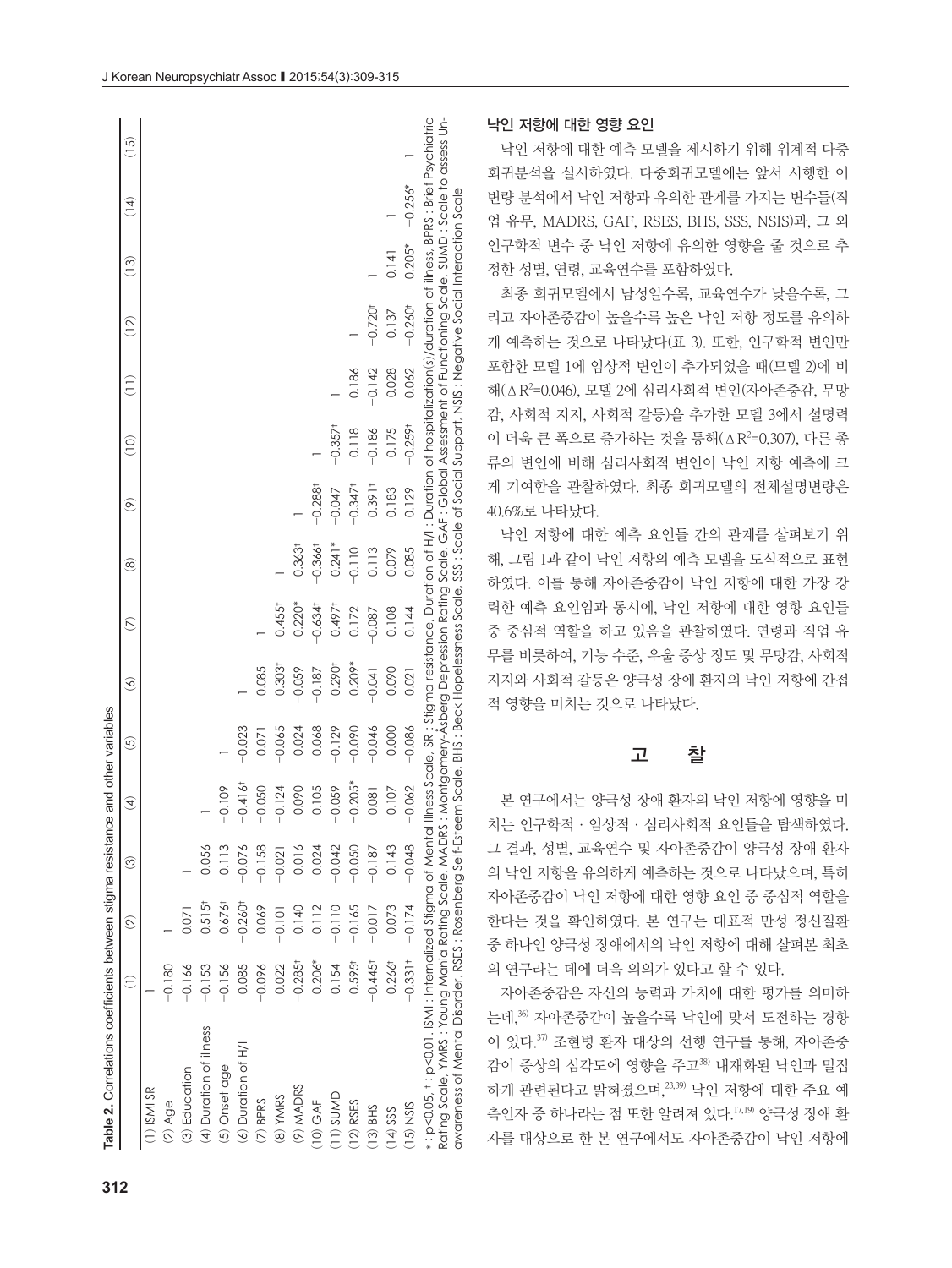#### **Table 3.** Predictive factors of stigma resistance

|              | Model 1        |                         |                |                         | Model 2      |                |                | Model 3      |                      |  |
|--------------|----------------|-------------------------|----------------|-------------------------|--------------|----------------|----------------|--------------|----------------------|--|
|              | Adjusted $R^2$ | $\Delta$ R <sup>2</sup> | Standardized B | Adjusted $\mathbb{R}^2$ | $\Delta R^2$ | Standardized B | Adjusted $R^2$ | $\Delta R^2$ | Standardized B       |  |
| Female       | 0.076          | 0.000                   | $-0.193$       | 0.105                   | 0.046        | $-0.196*$      | 0.406          | 0.307        | $-0.171*$            |  |
| Age          |                |                         | $-0.130$       |                         |              | $-0.150$       |                |              | $-0.123$             |  |
| Education    |                |                         | $-0.171$       |                         |              | $-0.164$       |                |              | $-0.190*$            |  |
| Employed     |                |                         | $-0.097$       |                         |              | $-0.045$       |                |              | $-0.013$             |  |
| <b>MADRS</b> |                |                         |                |                         |              | $-0.114$       |                |              | 0.042                |  |
| GAF          |                |                         |                |                         |              | 0.162          |                |              | 0.084                |  |
| <b>RSES</b>  |                |                         |                |                         |              |                |                |              | $0.411$ <sup>t</sup> |  |
| <b>BHS</b>   |                |                         |                |                         |              |                |                |              | $-0.081$             |  |
| SSS          |                |                         |                |                         |              |                |                |              | 0.161                |  |
| <b>NSIS</b>  |                |                         |                |                         |              |                |                |              | $-0.165$             |  |

\*: p<0.05, †: p<0.01. ΔR<sup>2</sup> : change in R<sup>2</sup>, MADRS : Montgomery-Åsberg Depression Rating Scale, GAF : Global Assessment of Functioning Scale, RSES : Rosenberg Self-Esteem Scale, BHS : Beck Hopelessness Scale, SSS : Scale of Social Support, NSIS : Negative Social Interaction Scale





대한 강력한 예측인자임을 확인할 수 있었다. 자아존중감과 같은 심리사회적 자원은 낙인에 따른 스트레스와 그에 대처 하기 위한 노력 간의 상충성을 완화시킴으로써, 환자로 하여 금 낙인에 더욱 잘 저항할 수 있게 해준다.<sup>18)</sup> 한편, 높은 낙인 저항은 자신에 대한 평가절하와 차별을 더 잘 극복할 수 있 게 해주며, 이는 다시 자아존중감의 강화로 이어지는 순환식 의 구조를 가지는 것으로 보인다. 40) 이번 연구에서, 자아존중 감에 대한 가장 큰 영향 요인은 무망감이었고, 무망감은 우 울 증상에 영향을 받는 것으로 나타났다. 따라서, 양극성 장 애 환자의 낙인 저항 증진을 위한 전략 수립 시, 임상적으로 우울증상의 개선과 함께 심리사회적으로는 무망감 완화 및 자아존중감 강화를 위한 방법을 함께 고려해야 하겠다.

본 연구에서 제시한 낙인 저항의 예측 모델에 따르면, 심

리사회적 변인이 인구학적·임상적 변인에 비해 낙인 저항 에 큰 영향을 미치는 것으로 나타났다. 그러나, 심리사회적 변인 중 하나인 사회적 갈등의 경우, 저자들의 선행 연구41)에 서 내재화된 낙인의 주요 예측인자였던 반면, 본 연구에서는 낙인 저항에 대한 직접적인 예측 요인이 아니었다. 그 대신 사회적 갈등이 낙인 저항의 주요 예측인자인 자아존중감에 대한 영향 요인 중 하나임을 알 수 있었는데, 이를 통해 낙인 저항 자체에는 심리사회적 요인 중에서도 사회적 관계보다 개인의 심리적인 요소가 더욱 크게 영향을 미칠 것이라고 추 정할 수 있다. 연구에 사용된 변수의 성격은 다르지만, 조현 병 환자 대상의 외국의 관련 연구17)에서도 낙인 저항과 사회 적 관계망의 직접적인 관련성은 증명되지 않았다.

이번 연구 결과에서, 남성인 경우 그리고 교육연수가 낮을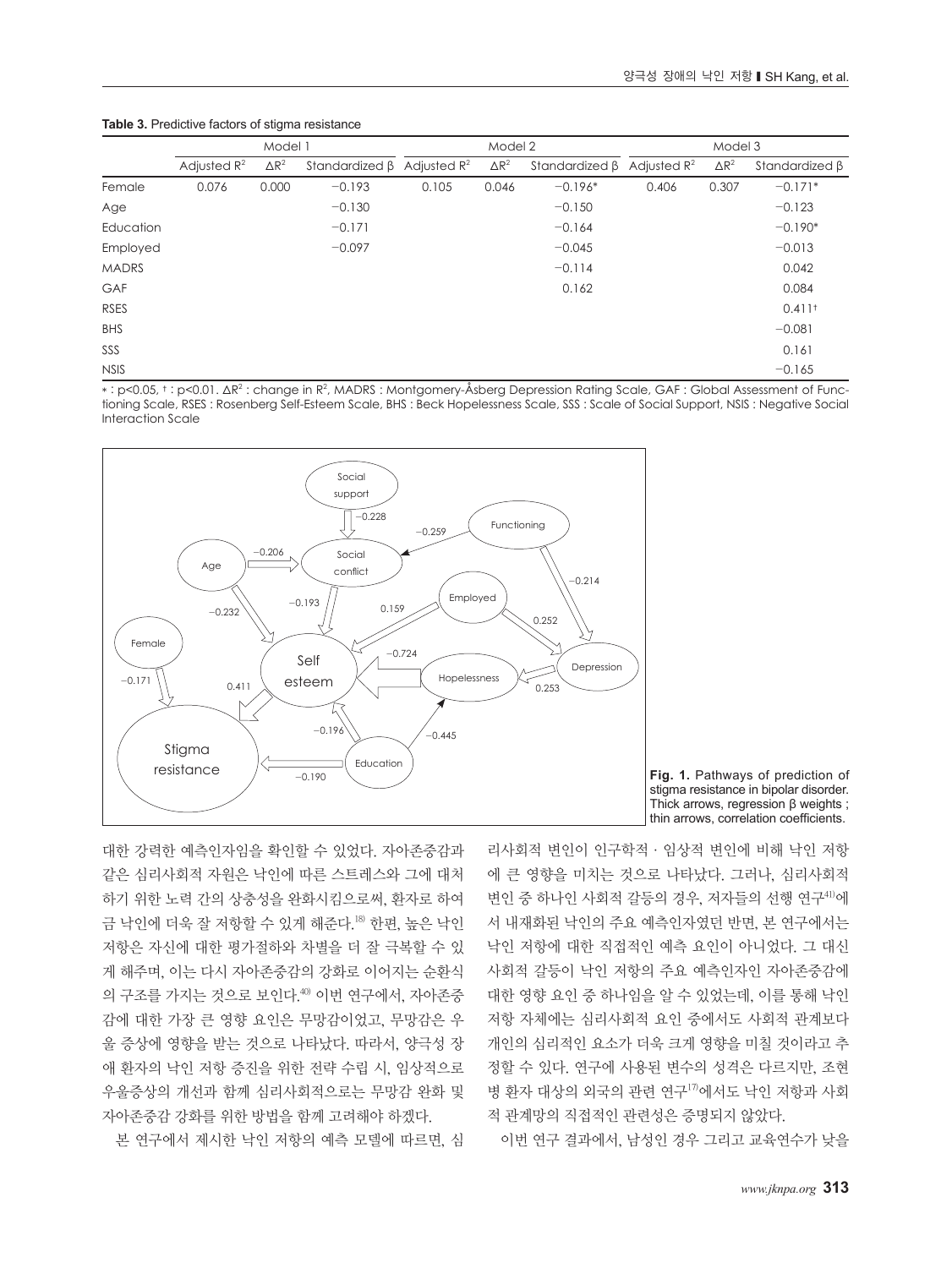수록 높은 낙인 저항을 보이는 것으로 나타났다. 후속 분석 을 통해 남성에서 여성에 비해 직업이 있는 경우가 유의하게 많았던 것으로 나타난 점을 볼 때(남성-유직, 73.5% vs. 여 성-유직, 52.8% ; χ<sup>2</sup>=4.640, p=0.031), 성별 자체로 인한 낙인 저항의 차이뿐만 아니라, 성별이 직업 유무에 영향을 주고 이것이 낙인 저항에 간접적인 영향을 주고 있음도 고려해야 할 것으로 보인다. 한편, 내재화된 낙인에 대한 몇몇 선행 연 구42,43) 에서는 교육연수가 낮을수록 내재화된 낙인이 높아지 는 것으로 알려져 있었는데, 본 연구에서는 교육연수가 낮을 수록 낙인에 반하는 낙인 저항의 수준이 높아지는 결과가 도 출되었다. 이의 해석에 있어서는, 본 연구 대상자들의 교육 연수가 평균 13.94(±2.34)년으로, 대상자의 50%가 고교 졸업 이하의 학력이거나42) 교육연수가 평균 9년 미만인43) 다른 연 구에 비해 고학력이었던 점을 우선 감안해야 할 것이다. 일 반적으로 높은 교육수준은 자아존중감을 향상시키고 유사한 원리에 의해 낙인 저항을 높이는 것으로 예상되지만, 44) 교육 수준이 일정 수준보다 높을 경우에는 교육의 긍정적 효과가 크지 않거나, 본 연구에서처럼 오히려 자아존중감 및 낙인 저항과 역의 관계를 나타낼 가능성을 배제할 수 없을 것으로 보인다.

본 연구의 제한점은 다음과 같다. 우선, 단면적 연구라는 단점으로 변수들 간의 인과관계를 따지기에는 어려움이 있 었다. 향후 낙인 저항에 대한 전향적 연구가 필요할 것으로 보인다. 또한, 지역사회나 외래 환자 위주의 기타 낙인 관련 연구들17,19,40,42) 과는 달리 본 연구에서는 입원 환자의 비율이 높았다. 그러나, 본 연구 결과상 입원 및 외래 환자 간 낙인 저항 수준의 차이가 나타나지 않았고, 국내 다른 연구24)에서 도 비슷한 결과를 보였던 점을 볼 때 다른 연구에 비해 입원 환자의 비율이 높았던 점이 본 연구 결과에 유의한 영향을 끼쳤을 가능성은 높지 않을 것으로 추정된다. 이러한 제한점 에도 불구하고, 본 연구는 양극성 장애 환자에서의 낙인 저 항에 대한 영향 요인을 살펴봄으로써, 조현병 위주로 이루어 져 온 낙인 연구의 대상을 넓혔다는 점에 의의가 있다고 할 수 있겠다.

# 결 론

본 연구에서는 양극성 장애 환자의 낙인 저항에 영향을 미 치는 인구학적·임상적·심리사회적 요인들에 대해 살펴보 았다. 그 결과 남성, 낮은 교육연수, 높은 자아존중감이 양극 성 장애에서 높은 낙인 저항의 유의한 예측인자임을 알 수 있었다. 특히 자아존중감은 낙인 저항의 영향 요인 중에서도 가장 중심적인 역할을 하는 것으로 나타난 바, 향후 낙인 저 항 증진 또는 낙인 극복 프로그램 개발 등에서 더욱 강조되 어야 할 주제로 생각된다. 또한, 만성질환 관리에 초점을 맞 춘 사회적 차원의 개입뿐만 아니라, 우울증상 조절 및 자아 존중감·무망감 심리적 요인을 고려한 임상현장에서의 개별 적 접근이 함께 이루어질 때, 양극성 장애 환자의 낙인 저항 을 높이는 것이 더욱 용이해질 것으로 보인다.

중심 단어 : 낙인 저항·심리사회적 요인·자아존중감· 양극성 장애.

#### Acknowledgments -

본 연구는 보건복지부 보건의료기술연구개발사업(A101915)의 지원에 의하여 이루어진 것임.

#### Conflicts of Interest

The authors have no financial conflicts of interest.

### **REFERENCES**

- 1) U. S. Department of Health and Human Services. Mental health: a report of the Surgeon General - Executive summary. Rockville, MD: Substance Abuse and Mental Health Services Administration, Center for Mental Health Services, National Institutes of Health, National Institute of Mental Health;1999.
- 2) Choi YS. Family views about social stigma of mental illness patients. Korean J Clin Psychol 1996;15:69-89.
- 3) Sung SJ. The impact of psychiatric clerkship on the stigma towards the mentally ill of medical students [dissertation]. Seoul: Seoul National University;2010.
- 4) Park GW, Seo MK. A study of prejudice and discrimination against person with mental illness of college students. Soc Sci Res Rev 2012; 28:383-408.
- 5) Kim GH, Kim KH. The Teachers' attitudes, discrimination and causes of prejudice towards people with mental illnesses. J Korean Acad Psychiatr Ment Health Nurs 2013;22:97-106.
- 6) Kang MK, Lee YK. Related factors to attitude and conception of community toward the mental illness. J Korea Academia-Industrial cooperation Soc 2014;15:291-298.
- 7) Corrigan PW, Kerr A, Knudsen L. The stigma of mental illness: explanatory models and methods for change. Appl Prev Psychol 2005; 11:179-190.
- 8) Corrigan PW, Markowitz FE, Watson AC. Structural levels of mental illness stigma and discrimination. Schizophr Bull 2004;30:481-491.
- 9) Corrigan PW. The impact of stigma on severe mental illness. Cogn Behav Pract 1995;5:201-222.
- 10) Link BG, Cullen FT, Struening E, Shrout PE, Dohrenwend BP. A modified labeling theory approach to mental disorders: an empirical assessment. Am Sociol Rev 1989;54:400-423.
- 11) Link BG, Phelan JC. Conceptualizing stigma. Annu Rev Sociol 2001;27:363-385.
- 12) Livingston JD, Boyd JE. Correlates and consequences of internalized stigma for people living with mental illness: a systematic review and meta-analysis. Soc Sci Med 2010;71:2150-2161.
- 13) Perlick DA, Rosenheck RA, Clarkin JF, Sirey JA, Salahi J, Struening EL, et al. Stigma as a barrier to recovery: adverse effects of perceived stigma on social adaptation of persons diagnosed with bipolar affective disorder. Psychiatr Serv 2001;52:1627-1632.
- 14) Michalak EE, Yatham LN, Kolesar S, Lam RW. Bipolar disorder and quality of life: a patient-centered perspective. Qual Life Res 2006;15: 25-37.